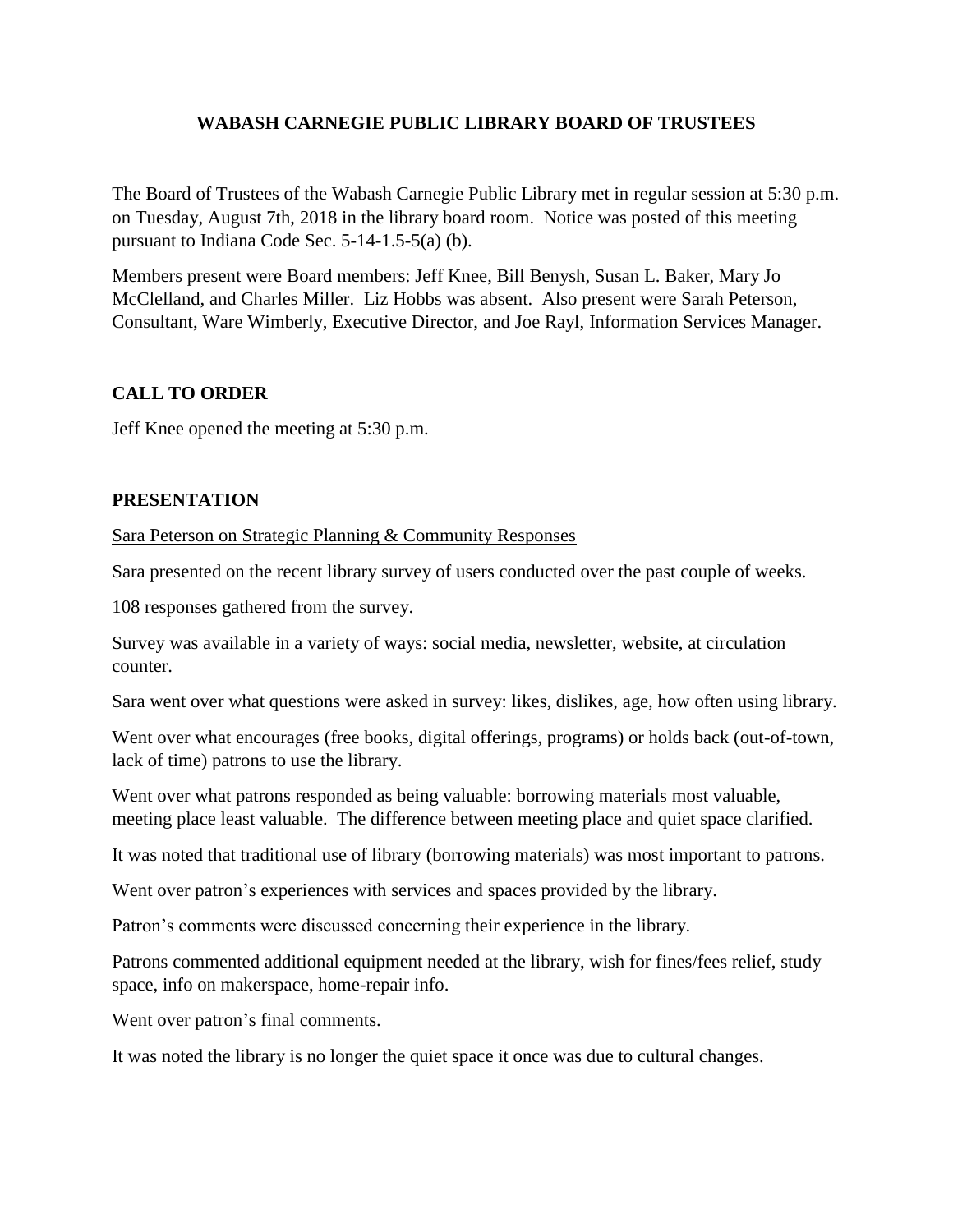It was expected more would be said about programming in the surveys, as opposed to space and materials.

Sara discussed interviews with prominent figures in the community: schools need for partnership with public libraries, how to provide library services to all students, importance of marketing, partnership with local history museum, school readiness/literacy, competition of providing senior programming in community, lack of understanding the transition that libraries are going through.

It was noted some members of community don't understand what library is, how it's governed, its mission.

It was noted our community is special in that our residents with money give back to Wabash.

Sara discussed current trends in libraries: the modern library is an info-hub, makerspace, coffee shop. The importance of having physical books is up for debate. Digital offerings and technology is more important than ever. Amazon bookstores are not a replacement for public libraries. The public library is a user-centered hub of civic engagement.

Trustees discussed what our library is here for: haven't thought about the library as **a civic space** before – that serves entire community, not just those who walk through library's doors. The library is here to serve more than just those community members with library cards, Wi-Fi users, public computer users, programming. The library is more than physical building at 188 W. Hill St., expanding out into the community – booths, roundtables.

It was noted that although other places in community offer meeting spaces, the library is unique in that it offers informative programming along with that.

Sara discussed importance of digital access/inclusion which public libraries offer: free Wi-Fi, applying for jobs online, accessing health, insurance, government information. Also, creation and use of digital media.

Sara discussed importance of family engagement within libraries: provided early leaning, family education.

Sara discussed importance of young patrons, rural communities, and pop-up libraries, makerspaces, life-long learning, and why the library is the most important place in town.

It was noted that the library should focus on areas that are lacking in the community.

It was noted the library doesn't need to be an art center, but should focus on technology instruction for older patrons.

It was noted that there is a major need to create a space for teens within the library.

It was noted the library should partner with community spaces with built in audiences: senior center, Eagles Theater, historical museum, schools, the access, etc.

Discussed the library's mission: get a broader base of the community engaged, base is the citizenry to educate, enhance the quality of our community's lives, and offer new